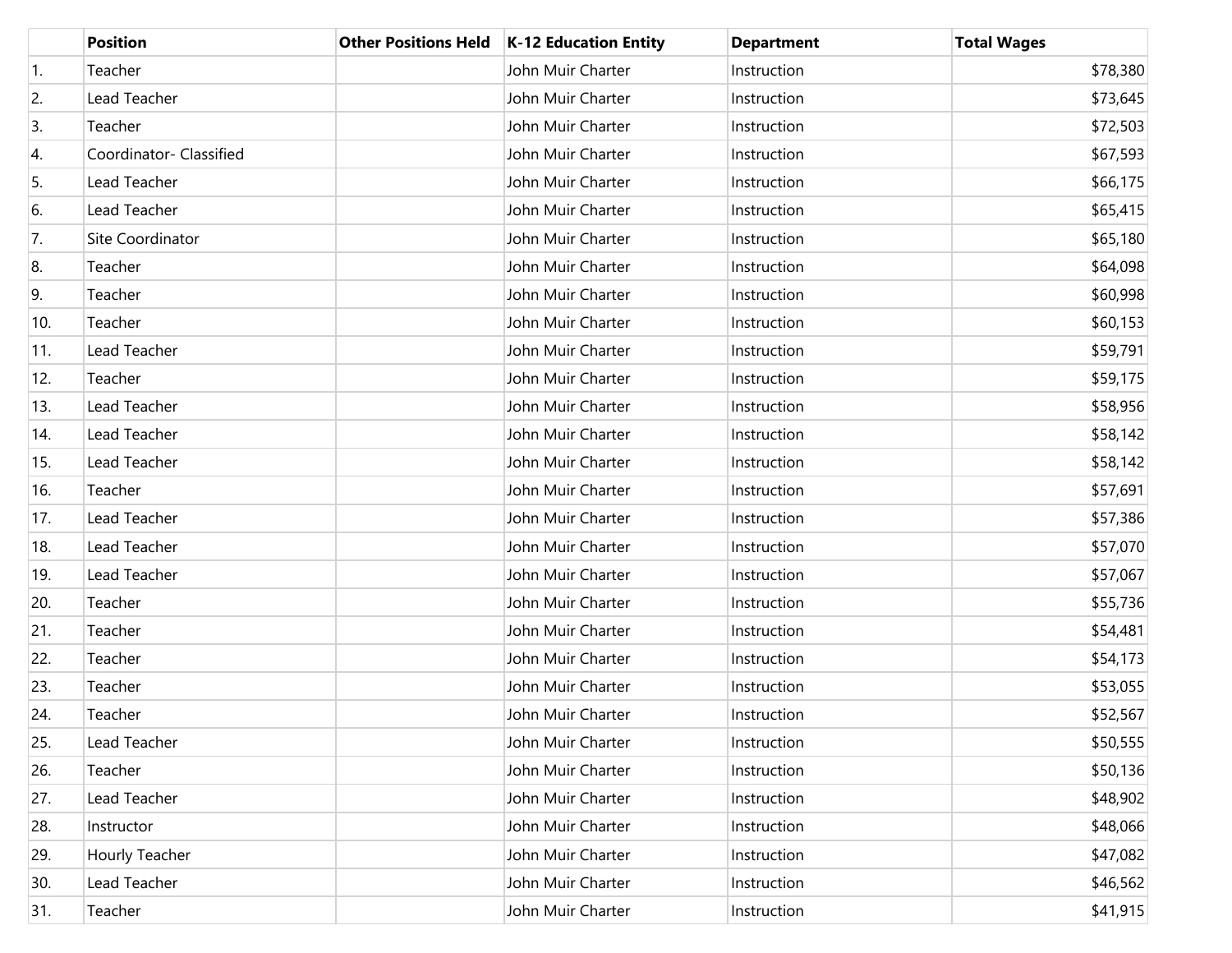| 32. | Instructor                 | John Muir Charter | Instruction | \$40,508 |
|-----|----------------------------|-------------------|-------------|----------|
| 33. | Assistant Registrar        | John Muir Charter | Instruction | \$38,784 |
| 34. | Teacher                    | John Muir Charter | Instruction | \$38,220 |
| 35. | Lead Teacher               | John Muir Charter | Instruction | \$37,203 |
| 36. | Instructional Aide         | John Muir Charter | Instruction | \$37,066 |
| 37. | Teacher                    | John Muir Charter | Instruction | \$37,013 |
| 38. | Teacher                    | John Muir Charter | Instruction | \$35,697 |
| 39. | Teacher                    | John Muir Charter | Instruction | \$35,570 |
| 40. | Lead Teacher               | John Muir Charter | Instruction | \$34,444 |
| 41. | Teacher                    | John Muir Charter | Instruction | \$33,769 |
| 42. | Lead Teacher               | John Muir Charter | Instruction | \$32,836 |
| 43. | Teacher                    | John Muir Charter | Instruction | \$32,376 |
| 44. | Assistant Registrar        | John Muir Charter | Instruction | \$32,321 |
| 45. | <b>Assistant Registrar</b> | John Muir Charter | Instruction | \$31,356 |
| 46. | Teacher                    | John Muir Charter | Instruction | \$31,135 |
| 47. | Instructional Aide         | John Muir Charter | Instruction | \$30,586 |
| 48. | Teacher                    | John Muir Charter | Instruction | \$29,837 |
| 49. | Teacher                    | John Muir Charter | Instruction | \$29,771 |
| 50. | Teacher                    | John Muir Charter | Instruction | \$29,005 |
| 51. | Teacher                    | John Muir Charter | Instruction | \$28,896 |
| 52. | Teacher                    | John Muir Charter | Instruction | \$28,877 |
| 53. | Teacher                    | John Muir Charter | Instruction | \$28,357 |
| 54. | Teacher                    | John Muir Charter | Instruction | \$28,348 |
| 55. | Teacher                    | John Muir Charter | Instruction | \$26,763 |
| 56. | Teacher                    | John Muir Charter | Instruction | \$26,393 |
| 57. | Teacher                    | John Muir Charter | Instruction | \$25,677 |
| 58. | Sub Teacher                | John Muir Charter | Instruction | \$25,302 |
| 59. | Instructor                 | John Muir Charter | Instruction | \$24,241 |
| 60. | Teacher                    | John Muir Charter | Instruction | \$24,075 |
| 61. | Teacher                    | John Muir Charter | Instruction | \$23,983 |
| 62. | Teacher                    | John Muir Charter | Instruction | \$23,755 |
| 63. | Administrative Assistant   | John Muir Charter | Instruction | \$23,570 |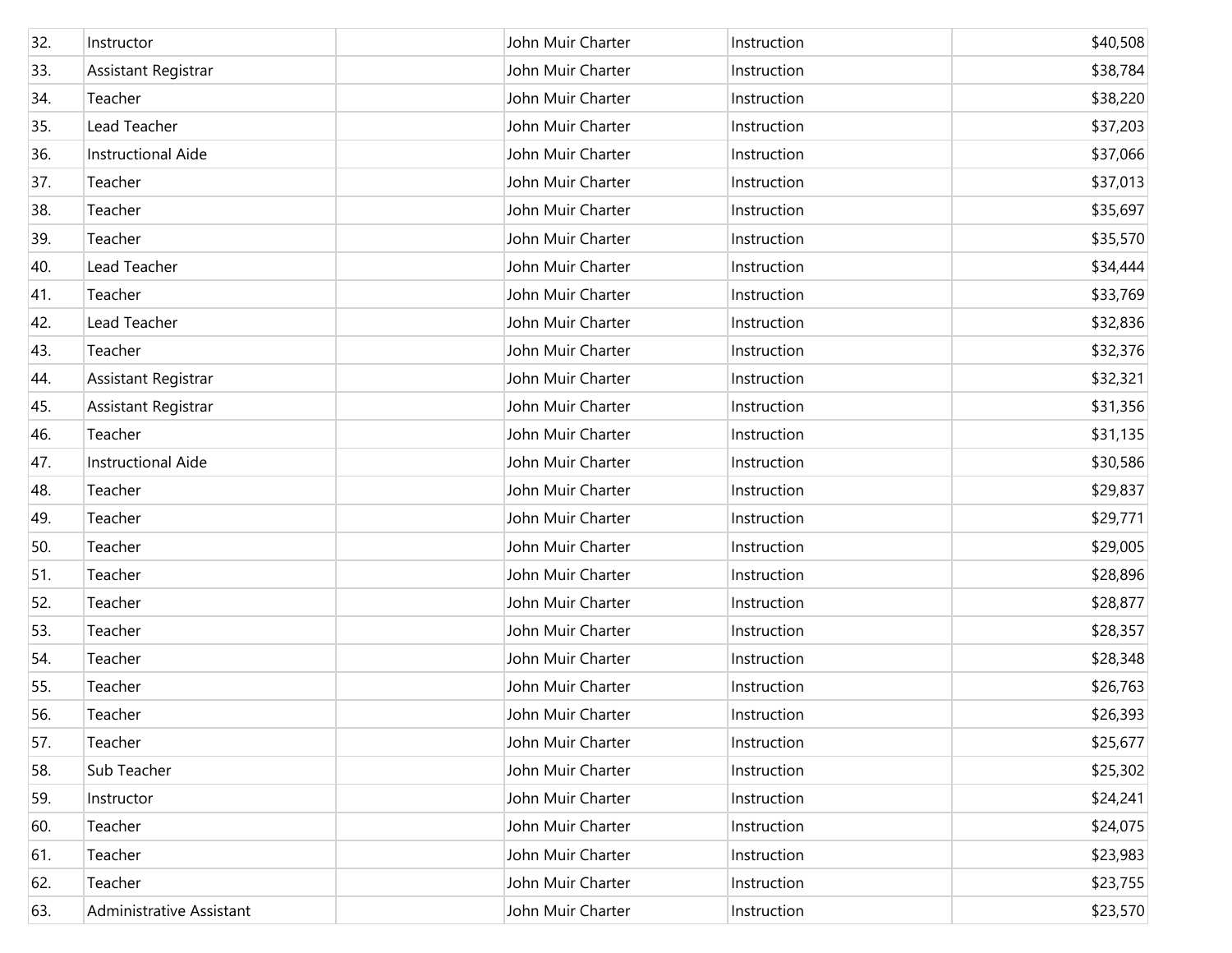| 64. | Lead Teacher              | John Muir Charter | Instruction | \$23,531 |
|-----|---------------------------|-------------------|-------------|----------|
| 65. | Teacher                   | John Muir Charter | Instruction | \$21,920 |
| 66. | Assistant Registrar       | John Muir Charter | Instruction | \$19,694 |
| 67. | Hourly Teacher            | John Muir Charter | Instruction | \$19,409 |
| 68. | Teacher                   | John Muir Charter | Instruction | \$18,952 |
| 69. | Instructor                | John Muir Charter | Instruction | \$17,821 |
| 70. | Instructor                | John Muir Charter | Instruction | \$17,429 |
| 71. | Instructor                | John Muir Charter | Instruction | \$15,684 |
| 72. | Sub Teacher               | John Muir Charter | Instruction | \$14,838 |
| 73. | Teacher                   | John Muir Charter | Instruction | \$14,451 |
| 74. | Instructor                | John Muir Charter | Instruction | \$13,881 |
| 75. | Teacher                   | John Muir Charter | Instruction | \$13,024 |
| 76. | Teacher                   | John Muir Charter | Instruction | \$12,890 |
| 77. | Sub Teacher               | John Muir Charter | Instruction | \$11,702 |
| 78. | Sub Teacher               | John Muir Charter | Instruction | \$11,257 |
| 79. | Sub Teacher               | John Muir Charter | Instruction | \$10,362 |
| 80. | Assistant Registrar       | John Muir Charter | Instruction | \$9,778  |
| 81. | Teacher                   | John Muir Charter | Instruction | \$9,605  |
| 82. | Assistant Registrar       | John Muir Charter | Instruction | \$7,477  |
| 83. | Sub Teacher               | John Muir Charter | Instruction | \$6,534  |
| 84. | <b>Instructional Aide</b> | John Muir Charter | Instruction | \$6,019  |
| 85. | <b>Instructional Aide</b> | John Muir Charter | Instruction | \$5,837  |
| 86. | Teacher                   | John Muir Charter | Instruction | \$5,434  |
| 87. | Sub Teacher               | John Muir Charter | Instruction | \$5,315  |
| 88. | Teacher                   | John Muir Charter | Instruction | \$4,850  |
| 89. | <b>Instructional Aide</b> | John Muir Charter | Instruction | \$4,402  |
| 90. | Tutor/Coach               | John Muir Charter | Instruction | \$4,260  |
| 91. | Teacher                   | John Muir Charter | Instruction | \$4,019  |
| 92. | Assistant Registrar       | John Muir Charter | Instruction | \$3,422  |
| 93. | <b>Instructional Aide</b> | John Muir Charter | Instruction | \$3,260  |
| 94. | <b>Instructional Aide</b> | John Muir Charter | Instruction | \$3,129  |
| 95. | Sub Teacher               | John Muir Charter | Instruction | \$2,571  |